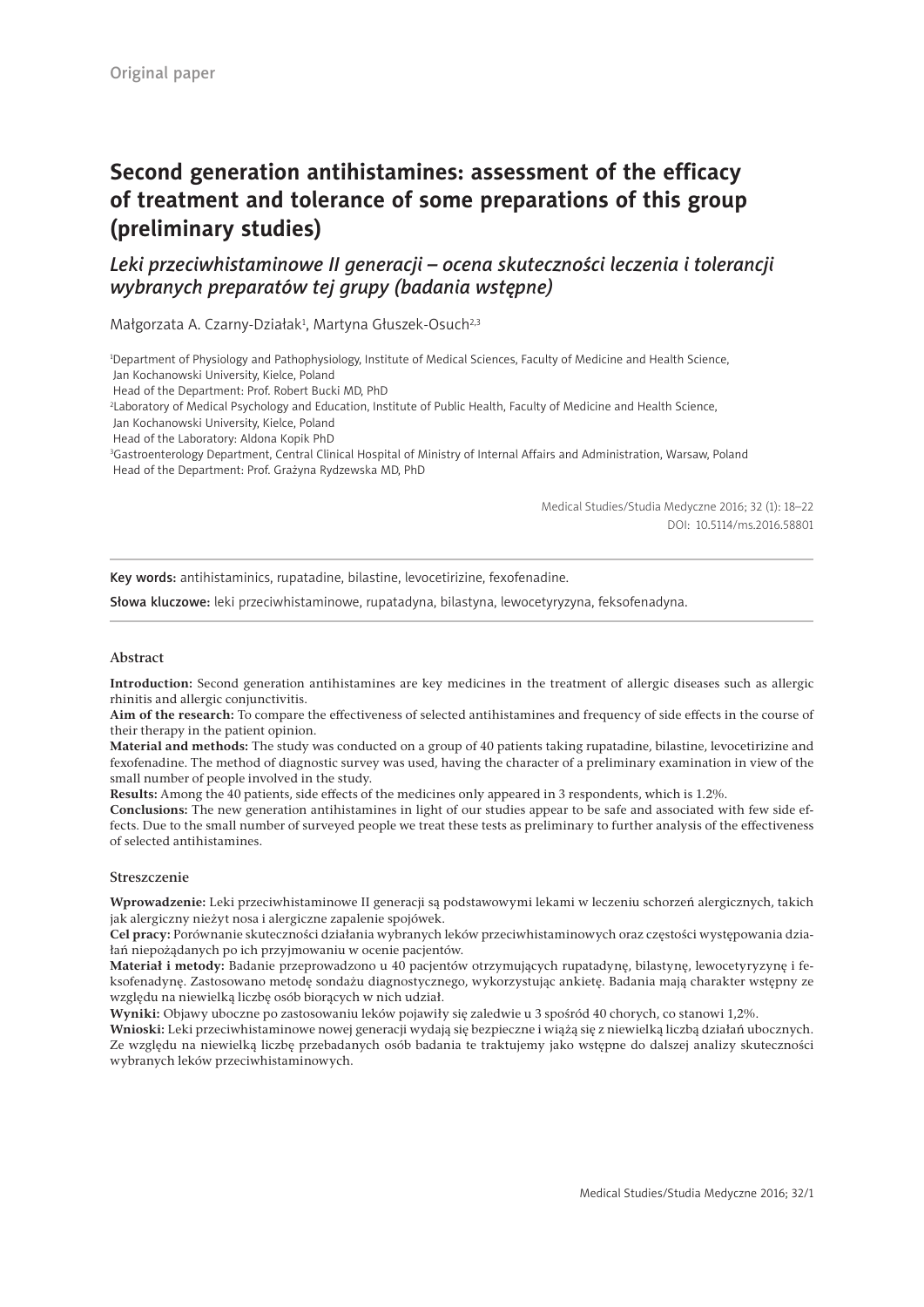### **Introduction**

Antihistamines are now often used mainly in allergic diseases [1, 2]. This is primarily because histamine affects all stages of allergic inflammation and thus antihistamine in these conditions is the most important. It not only works in the early phase of inflammation but also participates in the chronic phase. Antihistamines have become the mainstay of treatment of these diseases. In certain allergic diseases such as allergic rhinitis they may be the only drug, while in others such as allergic contact eczema they provide supportive treatment [1–3]. Various publications have reported [1, 2, 4] their effectiveness, but few studies have compared the efficacy of treatment. They are indicated for persistent and intermittent allergic rhinitis, seasonal allergic conjunctivitis, and chronic idiopathic urticaria. There are also many types of diseases in which antihistamines are supportive therapy and complementary [2].

Allergic rhinitis (AR) – More than 500 million people worldwide suffer from allergic rhinitis [4]. In genetically predisposed individuals it is due to the IgEdependent response to a variety of allergens. These include both inhalants in the external environment as well as indoor, while food allergens rarely cause isolated AR [4]. In this disease there is inflammatory infiltration of the nasal mucosa by different cells: eosinophils, mast cells (in an increased number) CD4 T lymphocytes, Langerhans cells and release of a variety of mediators – histamine, cysteinyl leukotrienes, nitric oxide and cytokines (IL-5). Also these are the mediators released in allergic asthma [4, 5]. Histamine is one of the most important and earliest release mediators affected by these drugs.

Allergic conjunctivitis – The conjunctivitis allergic reaction is mainly IgE-dependent, usually accompanying AR. Symptoms of the disease are itching, watery, bloodshot eyes; they may be accompanied by swelling of the conjunctiva and eyelids [6]. Allergic conjunctivitis often occurs in allergic rhinitis [4].

Asthma – We know that in most patients with asthma, rhinitis coexists. Thus, inflammation of the lower respiratory tract is accompanied by inflammation of the upper respiratory system – this confirms the concept of one path of the diseases, and it is inter alia related to the similarity of the nasal mucosa and bronchi [4, 5]. In asthma there has also been found subclinical inflammation of the lining of the gastrointestinal tract, and food allergy differently expressed in airway hyperresponsiveness. These observations suggest to us that allergic diseases are committed to the mucosal system [7–9]. Hence, in asthma coexisting with AR in the next course of asthma control medications antihistamines are used to combat the symptoms of rhinitis [10]. To summarize the treatment of allergic diseases one should begin to eliminate or limit their contact with allergens. But it is not always

possible [11]. Then you need to implement pharmacotherapy. H1 antihistamines of the second generation are among the first used in rhinitis and allergic conjunctivitis.

### **Aim of the research**

The aim of the study was to compare the effectiveness of selected antihistamines and frequency of side effects in the course of their therapy in the patients' opinion.

### **Material and methods**

The study used a survey method with a diagnostic study group of 40 patients. The study was attended by 34 women and 6 men, aged 18 to 82 years: 24 with isolated allergic rhinitis (8 seasonal, 16 year-round); the second group consisted of 12 patients with coexisting allergic rhinitis with asthma (all of them had yearround type); the third consisted of 4 patients with allergic rhinitis coexisting with allergic conjunctivitis (2 of them – seasonal, 2 year-round). Inclusion criteria: 1) age between 18 and 82 years, 2) male and female, 3) diagnosis: isolated allergic rhinitis, allergic rhinitis coexisting with asthma, AR coexisting with allergic conjunctivitis. In current use is a division of allergic rhinitis into periodic (symptoms persist for less than 4 days per week or less than 4 consecutive weeks) and chronic (symptoms persist for more than 4 days per week and more than 4 consecutive weeks). Previously, allergic rhinitis was divided into seasonal (connected with allergy to seasonal allergens) and year-round (caused by IgE-mediated reaction to year-round allergens). However, in this paper, the previous division is applied in order to enable patients comprehension of this study.

Among the patients 16 (45%) were taking rupatadine, 8 (20%) bilastine, 6 (15%) levocetirizine and 8 (20%) fexofenadine at standard doses. The time on medication varied from a few months to several years. Patients filled out a questionnaire with 21 questions. These were Outpatient Specialist – Allergy patients in Kielce. Exclusion criteria from the study were: smoking, chronic diseases that may affect the course and outcome of treatment of allergic disease, the use by the patient in addition other medications for allergic rhinitis or conjunctivitis (intranasal α-agonists, nasal or conjunctival chromones and antihistamines, nasal steroids) as well as drugs used to maintain control – ste $r$ oids and  $\beta$ -mimetics of inhaled antileukotriene drugs.

Answers to the questions used in the questionnaire by Kaszyński and associates in their own modifications were analyzed and summarized using descriptive statistics.

Questionnaire evaluating the efficacy of antihistamine therapy:

1. How old are you?

2. Gender: a) female, b) male.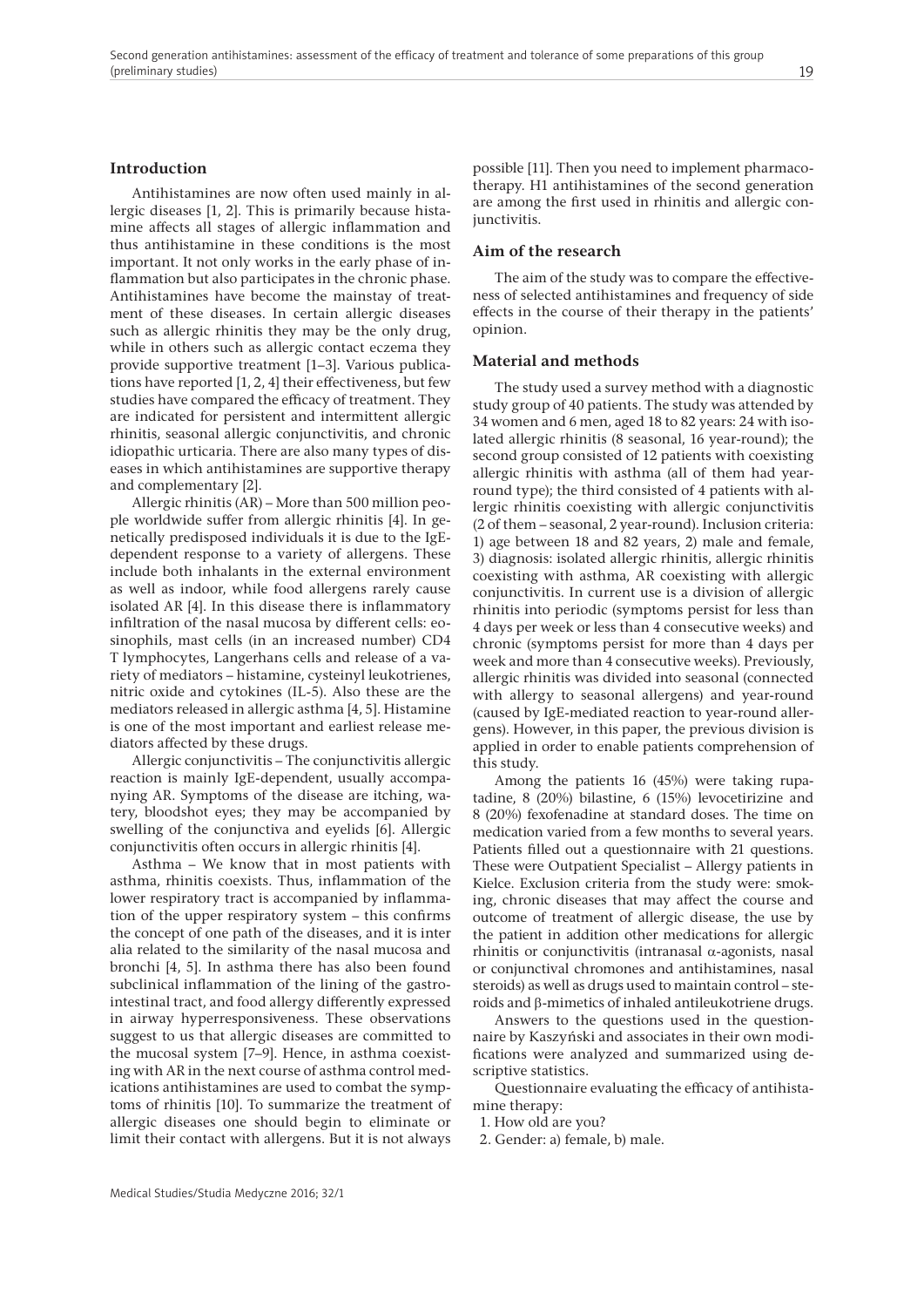| Table 1. Characteristics of the study group |  |
|---------------------------------------------|--|
|---------------------------------------------|--|

| Parameter                                      | Result                        |
|------------------------------------------------|-------------------------------|
| Gender                                         | 34 (85%) women<br>6 (15%) men |
| Median age [years]                             | 27                            |
| AR                                             | 24 (60%)                      |
| $AR +$ allergic conjunctivitis                 | 4(10%)                        |
| $AR + a$ sthma                                 | 12 (30%)                      |
| Positive family history<br>of allergic disease | 28 (70%)                      |
| Work exposure<br>to allergenic factors         | 8(20%)                        |

- 3. Where do you live? a) City, b) Village.
- 4. Where do you work? a) Do not work, b) Working – where?
- 5. Was anyone in the family sick/suffering from allergic diseases? a) The parent, b) siblings, c) the child, d) other family member.
- 6. Do you have any animal? a) Yes (if so, since when and what), b) no.
- 7. Where were you treated? a) General Clinic, b) Allergy Clinic, c) take drugs on my own.
- 8. What are the reasons you take an antihistamine? a) Allergic rhinitis, b) allergic conjunctivitis, c) coexistence of both diseases, d) coexistence of allergic rhinitis with asthma.
- 9. How long have you taken an antihistamine?
- 10. What antihistamine do you take?
- 11. Have you taken from the beginning the same antihistamine medicine – if not when and what was taken?
- 12. In what dose do you take medicine?

| Parameter     | Criteria for assessment |      |         |      |
|---------------|-------------------------|------|---------|------|
|               | Very good               | Good | Average | Poor |
| Effectiveness |                         |      |         |      |
| Speed         |                         | 14   |         |      |

Table 2. Global assessment of efficacy of all medicines

- 14. Is your treatment: a) seasonal, b) year-round?
- 15. Did you take during treatment medicines in accordance with medical indications?
- 16. Are you allowed to stand during treatment preparation? If yes, please specify for what reason.
- 17. How do you assess the currently taken antihistamine in terms of effectiveness? a) Very good, b) good, c) average, d) weak.
- 18. How do you assess the currently taken drug in terms of the duration? a) Very good, b) good, c) average, d) weak.
- 19. While taking this medication did there occur major side-effects – if so, what?
- 20. Are you being treated due to some other illness? If so, what?
- 21. Do you take chronically other drugs? If so, what?

### **Results**

This research was conducted through questionnaires evaluating the effectiveness of the selected second generation antihistamines and the occurrence of complications during therapy. Because the study involved 40 patients it was treated as preliminary to further discussion on the effectiveness of these drugs (Table 1).

Among the 40 patients side effects of the medicines taken only appeared in 3 respondents, representing only 1.2%; they were somnolence after bilastine, increased levels of glucose, which the surveyed connected to the use of levocetirizine, and general weakness and dizziness after fexofenadine. None of the patients taking rupatadine after it reported side effects.

According to 15 (37.5%) of the respondents antihistamines are very effective, to 17, good (42.5%). As many as 15 (37.5%) respondents stated that they have a very good time of action, according to 14 (35%)

| Table 3. Side effects of drugs used |  |
|-------------------------------------|--|
|-------------------------------------|--|

| Side effects        | Drug             |                |              |
|---------------------|------------------|----------------|--------------|
|                     | <b>Bilastine</b> | Levocetirizine | Fexofenadine |
| Somnolence          | $1(0.4\%)$       |                |              |
| Hyperglycemic       |                  | $1(0.4\%)$     |              |
| Weakness of vertigo |                  |                | $1(0.4\%)$   |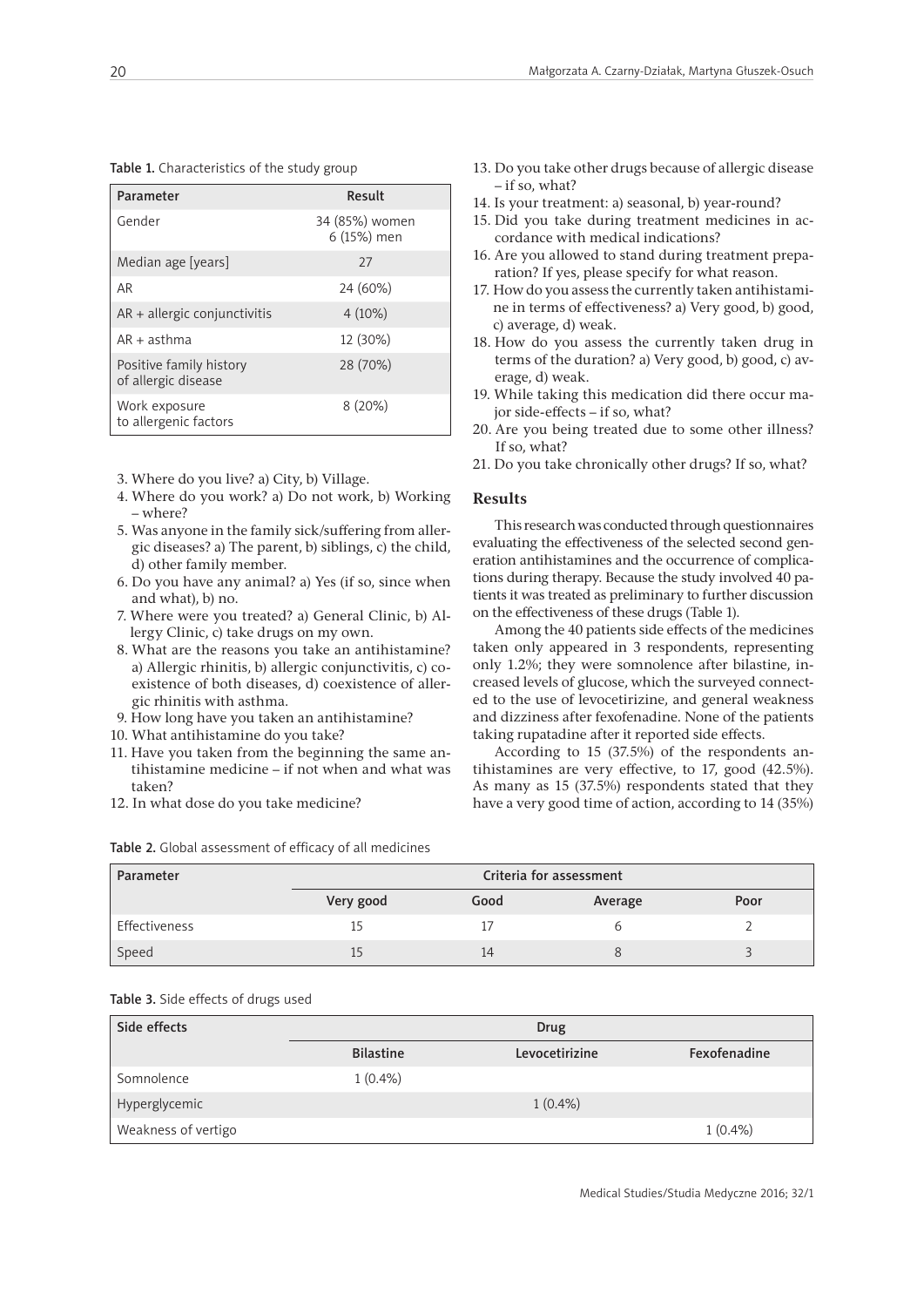good, while 6 (15%) patients rate their antihistamine as average according to its effectiveness and 8 (20%) according to speed. Only 2 (5%) patients rated it as weak according to the effectiveness, 3 (7.5%) as weak, also because of the speed (Tables 2 and 3).

### **Discussion**

This study was conducted through questionnaires evaluating the effectiveness of the selected second generation antihistamines and the occurrence of complications during therapy. Because the study involved 40 patients it was treated as preliminary to further discussion on the effectiveness of these drugs.

In our study, only 3 patients reported the presence of side effects after using antihistamines – very few in comparison with the study by Kaszyński, in which as many as 60% of respondents reported side effects [2]. It is possible that drugs taken by patients had an impact on the results. In our study, many of the respondents have used rupatadine (45%), bilastine (20%), levocetirizine (15%) or fexofenadine (20%). All the while these drugs have a negligible impact on the CNS, while in the study by Kaszyński *et al.* [2] cetirizine, loratadine and fexofenadine were most studied. The study by Martinez comparing the efficacy of rupatadine and cetirizine for allergic rhinitis showed higher efficiency of the first of these drugs with fewer side effects recorded [12]. Also, when it comes to assessing the effectiveness of it in our study, a majority of respondents assessed the efficacy of drugs and rated their performance as very good – in total 30 (75%) and good  $-31$  (77.5%) patients. For comparison, the study by Kaszyński *et al.* indicates that these drugs are not well rated by patients [2]. Perhaps these differences affect both other drugs used by respondents, and another selection of patients – in our study there are mainly patients with allergic rhinitis isolated or coexisting with allergic conjunctivitis or asthma.

In the study by Kaszyński *et al.* [2] the main indications for use of antihistamines were allergic conjunctivitis, urticaria and atopic dermatitis. More comparable to our study, the study by Layton *et al.* [13] also indicated a low risk of side effects such as sedation – but it was also carried out on later generation drugs (levocetirizine and desloratadine). Similarly, studies by Reinartz showed high efficacy of desloratadine in reducing symptoms of allergic rhinitis co-morbidity of asthma [14]. Other studies by Singh-Franco showed the high efficacy of levocetirizine for the treatment of allergic rhinitis and chronic urticaria in adults and children, and its good tolerability [15]. And Miyabe's studies confirmed that fexofenadine may be successfully used to suppress the symptoms of allergic rhinitis [16]. The majority of Japanese research also emphasizes the high efficacy previously shown for antihistamine therapy [17]. Interestingly, there are also studies comparing the effectiveness of

old drugs – the now withdrawn terfenadine with loratadine; evidence of their effectiveness, however, is not related to their safety profile [18]; or efficacy of cetirizine and loratadine, after challenge, showing an advantage of cetirizine in reducing symptoms of the skin [19]. In a similar way, Eloy's studies confirm high effectivenes of taking rupatadine in a treatment of allergic rhimitis symptoms [20]. Therefore, in our study it was found to be the safest of the compared drugs, especially as the proportion of patients taking it was highest (45%). Also, studies by Maiti comparing rupatadine and levocetirizine in allergic rhinitis indicate the superiority of rupatadine both due to higher efficacy and a better safety profile [20]. Similarly, Eloy's study confirmed the high efficacy of rupatadine in addressing the symptoms of allergic rhinitis [21].

### **Conclusions**

Antihistamines of the new generation according to our initial study appear to be safe and associated with a small number of side effects. They are also highly rated by patients for efficacy and speed. Due to the small number of surveyed people we treat these tests as preliminary to further analysis of the effectiveness of selected antihistamines.

However, it seems that each drug should be individualized for the specific patient.

### **Conflict of interest**

The authors declare no conflict of interest.

#### **References**

- 1. Chonmaitree T, Saeed K, Uchida T, Heikkinen T, Baldwin CD, Freeman DH Jr, McCormick DP. A randomized, placebo-controlled trial of the effect of antihistamine or corticosteroid treatment in acute otitis media. J Pediatr 2003; 143: 377-85.
- 2. Kaszyński M, Krasnodębska P, Krasnodębski W, Hermanowicz-Salmon J, Domagała-Kulawik J. Ocena skuteczności terapii lekami przeciwhistaminowymi II generacji. Współcz Alergol Info 2009; 1: 9-14.
- 3. Czarny-Działak M, Latała-Łoś E. Evaluation of the impact of severity of itching symptoms on the level of depression in patients with allergic contact eczema (preliminary study). Studia Medyczne 2014; 30: 106-10.
- 4. Bousquet J, Khaltaev N, Alvaro A, et al. Alergiczny nieżyt nosa i jego wpływ na astmę. Alergia Astma Immunol S1/08: 57-82.
- 5. Mędrala W. Badanie nadreaktywności oskrzeli. In: Podstawy alergologii. Górnicki Wydawnictwo Medyczne, Wrocław 2006; 124.
- 6. Fal AM (ed.). Alergia, choroby alergiczne, astma. Vol. 2. Medycyna Praktyczna, Krakow 2011; 417-8.
- 7. Bartuzi Z. Dolny odcinek układu oddechowego w alergii na pokarmy. In: Alergia na pokarmy. Bartuzi Z (ed.). Mediton Oficyna Wydawnicza, Lodz 2006; 119-20.
- 8. Czarny-Działak M, Głuszek S. Czy IL-25 może stanowić wspólne ogniwo patomechanizmu łączące astmę i alergiczny nieżyt nosa? Studia Medyczne 2011; 27: 65-8.